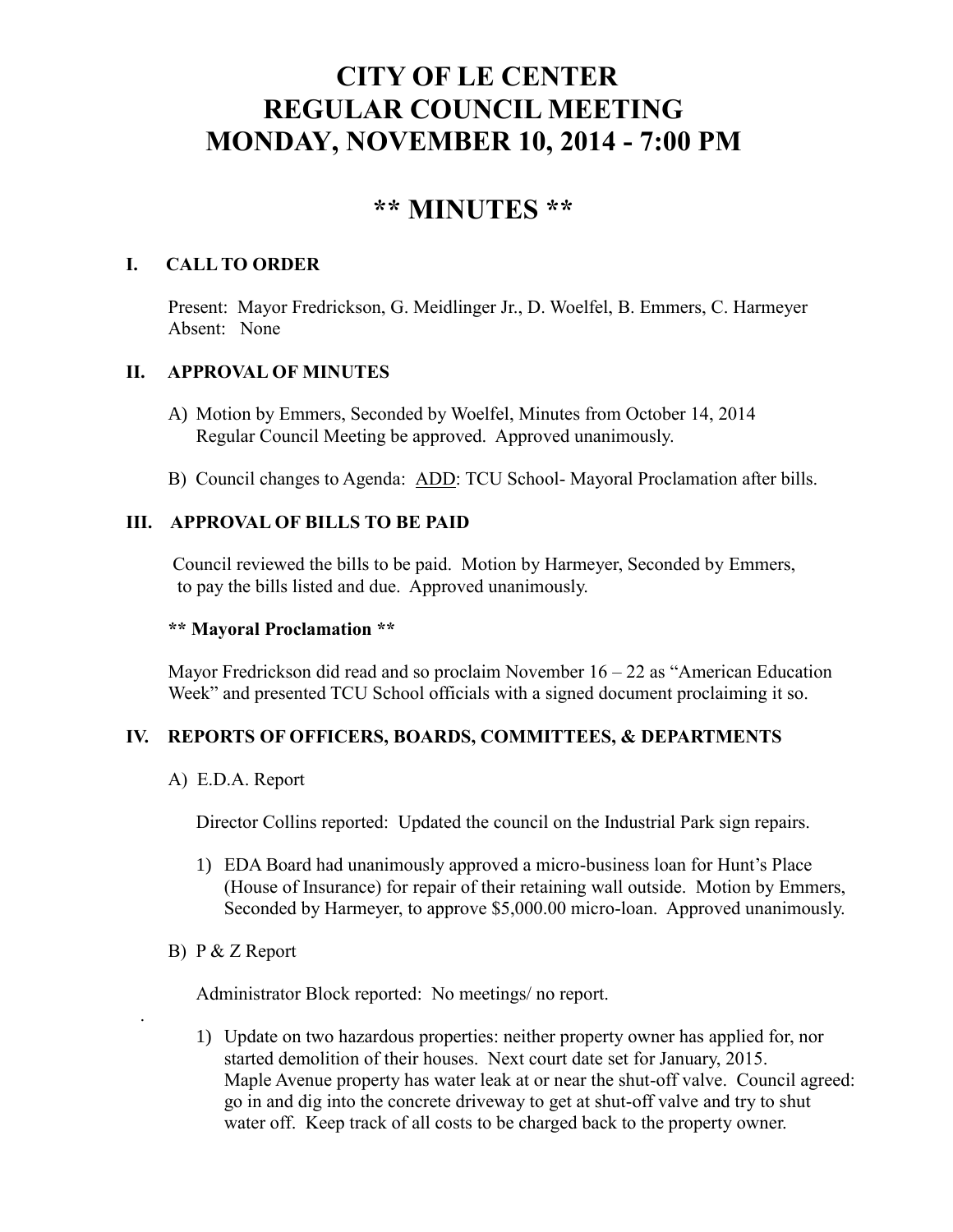C) Municipal Liquor Store

Manager Brad Collins gave the October report: Sales were \$66,723: up \$3,800 from September, up \$3,200 from Oct. '13. Collins reported: Inventory approx. \$171,000/ YTD Sales \$695,000/ Wine Tasting at Legion was possibly best turnout ever/ Thank You to all residents who attended 60 Year Anniversary/ dart league has started/ Wed. November 26 DJ @ Muni/ open Sundays- going well/ council stop in and see the cosmetic changes in the Off Sale side. Council question on Cash Over/Short line item in the Packet Report. Staff will check into this discrepancy and report back.

D) Police Department

Police Chief Pfarr reported on the police activities for month of October: 110 calls  $\omega$ 2,187 miles patrolled/ total calls up 1%, total miles down 3%. Pfarr also reported: Police car has been winterized, new tires, brake job. October very quiet crime-wise.

E) Water, Sewer, Streets, Parks

Public Works Supt. Curt Roemhildt reported:

- Streets- sweeping  $&$  hauling leaves continues: 410 yards so far. Snowplowing ordinance will be published in the local newspaper.
- Sewer- checked foundation drains on seven "sold" homes: two passed and five failed, of which four of those have already been fixed.
- Refuse- announced Wednesday, November 26 as garbage pick-up day due to the Thanksgiving holiday.

F) Bolton & Menk Engineering- Engineer Joel Hawbaker not present; no report given.

#### **V. PUBLIC FORUM**

There were no comments or questions on the 2015 preliminary budget  $\&$  levy. There were no comments, questions, or statements from the general public.

#### **VI. OLD BUSINESS**

- A) Administrator Collins requested council approve him opening an escrow account to place the recent bond refunding proceeds until the Feb.  $1<sup>st</sup>$  due date; earning a little interest along the way. Motion by Emmers, Seconded by Harmeyer, to approve allowing Collins to open the new escrow account to hold the funds. Approved unanimously.
- B) Administrator Collins informed the council that TCU School had seen how much extra funds were being brought in to the city under the new franchise agreement with Midcontinent Cable Co.; and was interested in renegotiating their share of those funds. Council generally agreed: the changes made to the agreement were meant to bring in a little extra money to the city; and any changes to that would require a letter from the school specifying why they would need any more proceeds than they were being given.